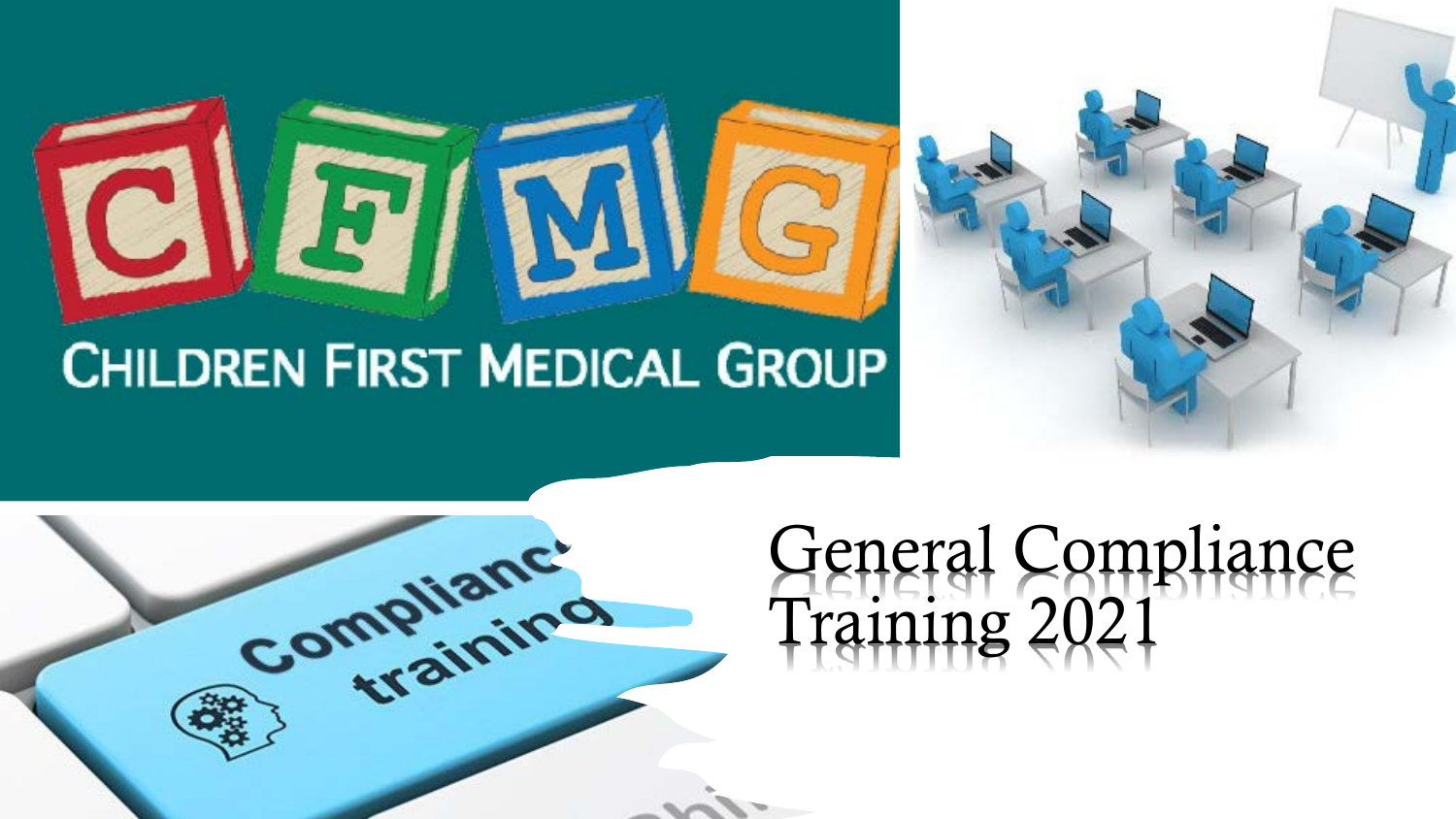# Table of Contents/Agenda





#### **Objectives:**

- Understand why you need Compliance Training and how Compliance effects everyone
- Learn about the 7 elements of an effective Compliance Program
- Learn about OIG/SAM/Medi-Cal exclusions list
- Learn about Fraud, Waste and Abuse
- Learn about HIPAA/Privacy & Security
- Learn about Cultural & Linguistics
- Learn about CCS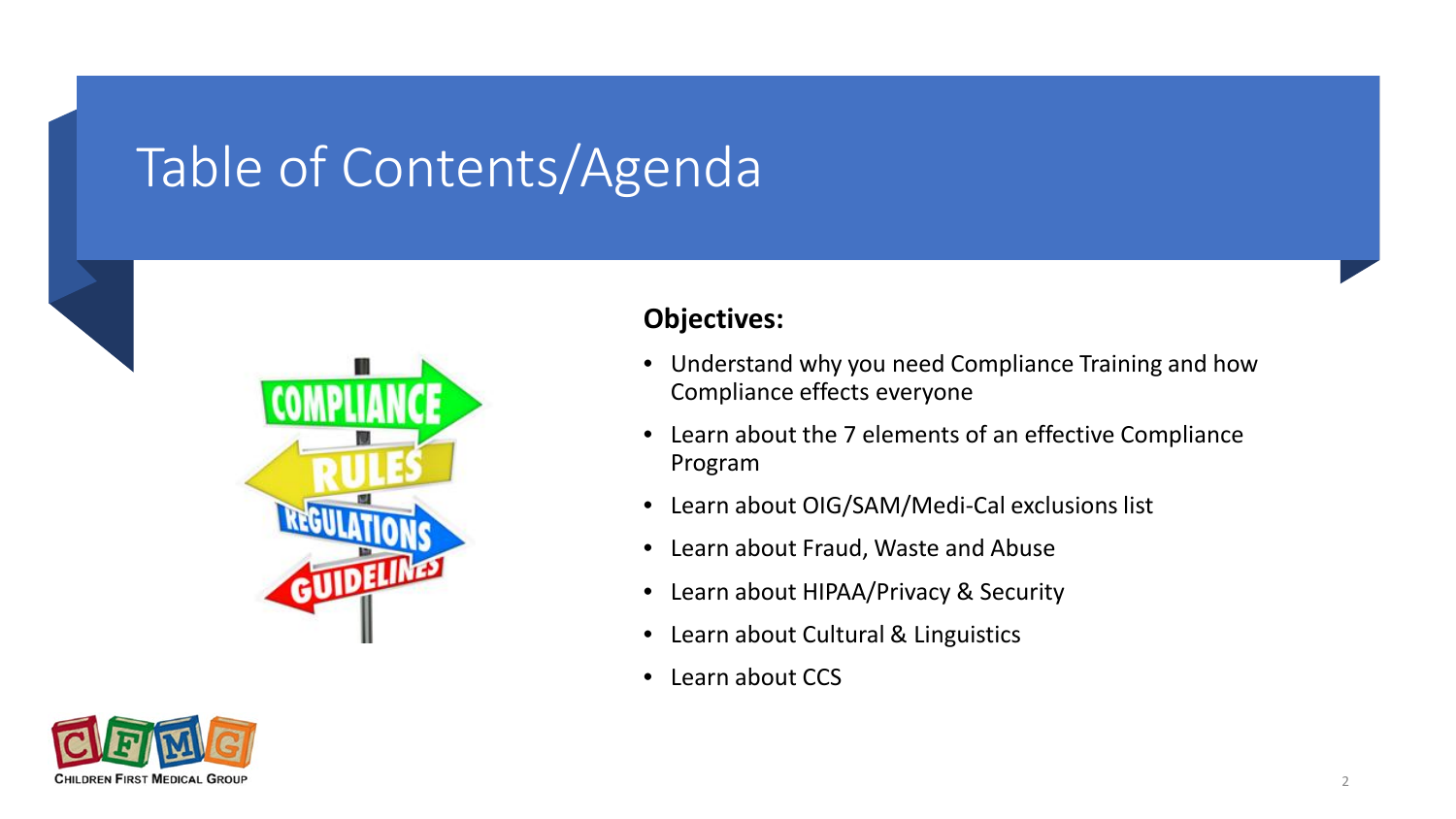# Compliance Training: Overview



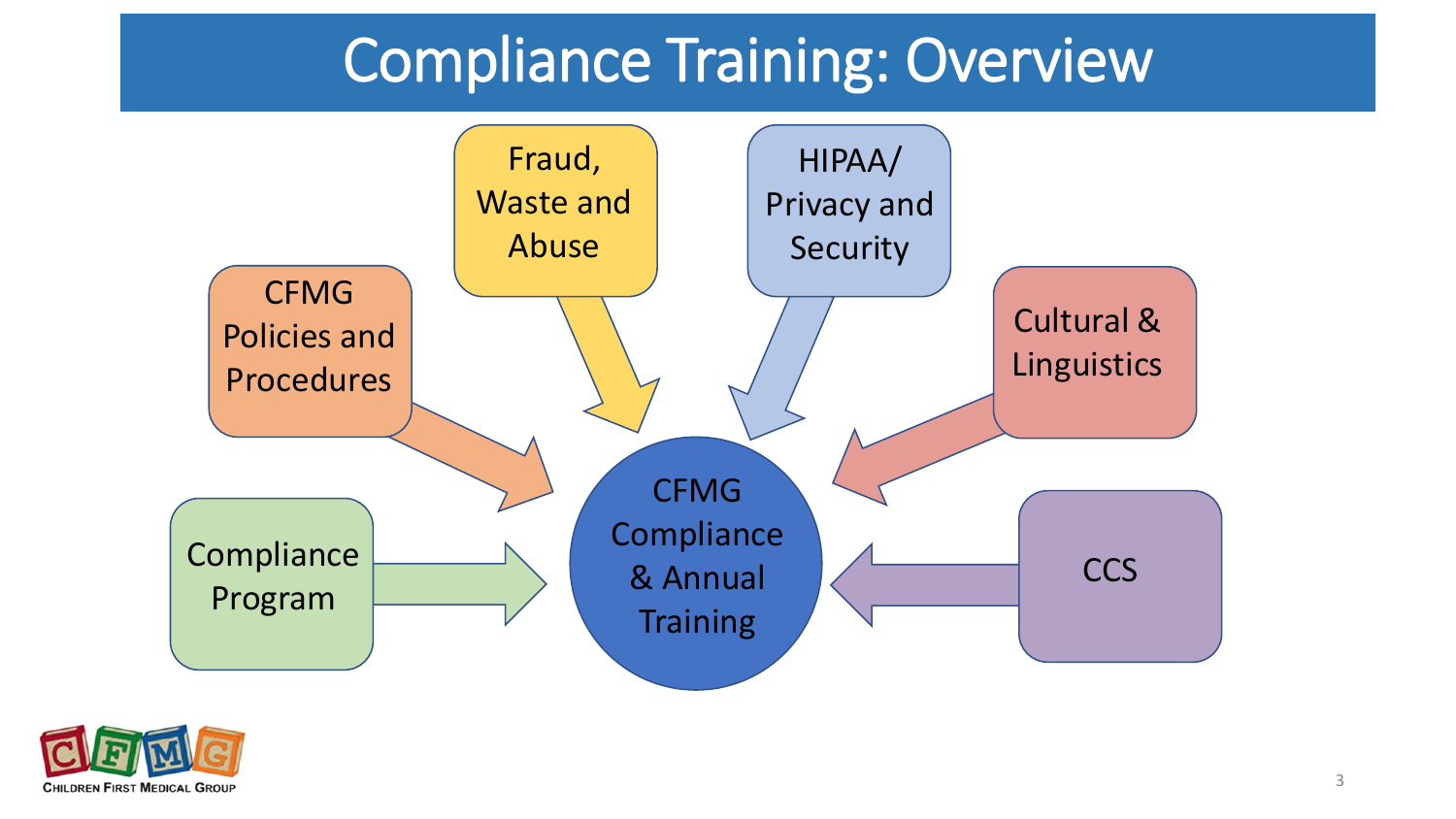# Compliance Training: Overview

#### **Annual Compliance Training is mandatory for:**

- Team Members
- Temporary Staff
- Contractors
- Consultants
- Interns
- Business Associates
- Governing Boards
- Chief Officers

#### **Introductory Compliance**

#### **Training**

- First Tier entities including IPAs (CFMG) must ensure Introductory Compliance training is provided to all required individuals and entities within 90 days of hire or start.
- CFMG must provide Compliance training to their staff and attest on an annual basis that training has been provided to all employees.

#### **FDR - Definition**

- **<sup>F</sup>** First Tier Entity: IPA, Hospital, Benefit Manager, pharmacy, (PBM)
- **<sup>D</sup>** Downstream Entity: (e.g., Pharmacy contracted with PBM, claims processing contracted with IPA)
- **<sup>R</sup>** Related Entity: (e.g. common ownership or control entity)

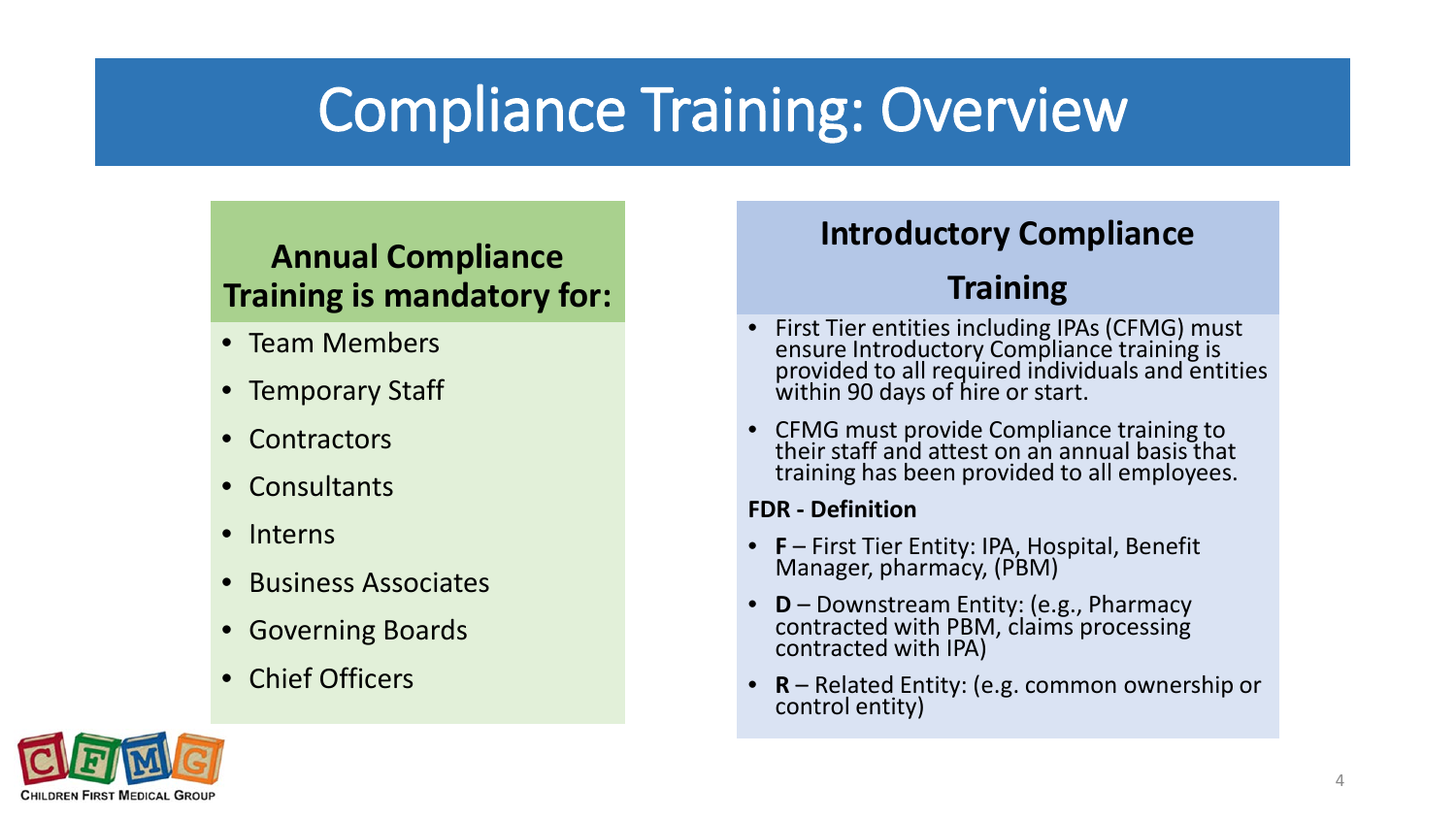# What is Compliance and Why is it important?

Federal and State laws regulate the Health Care Industry



To protect our members

To prevent abuse of Federal and State tax payer money

To guide CFMG to **always** to do the right thing!



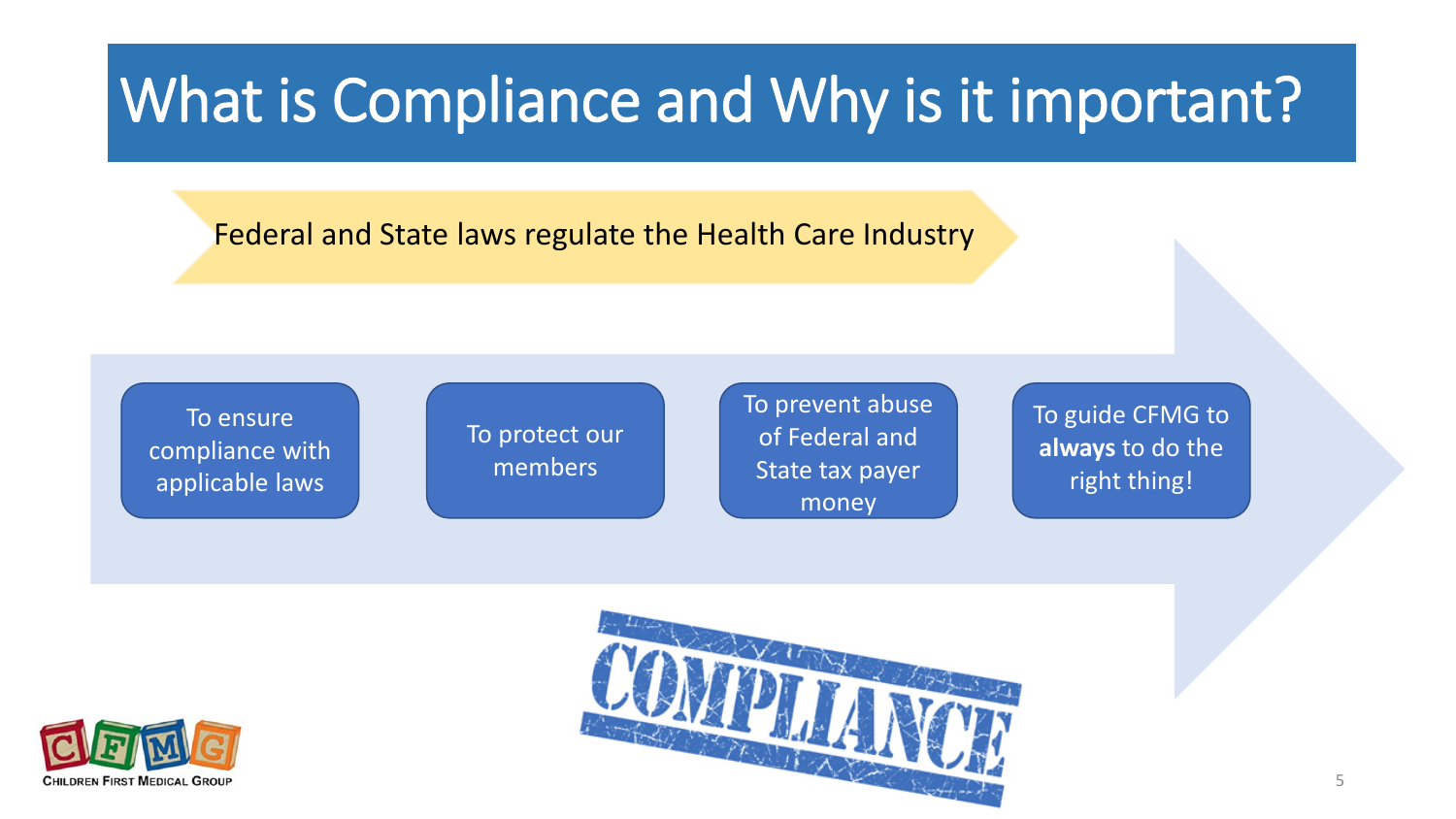#### Corporate Compliance Program Structure OIG Guidance: 7 elements

The Federal Sentencing (FSG) and Office of the Inspector General (OIG) have identified 7 elements of an effective Compliance Program:

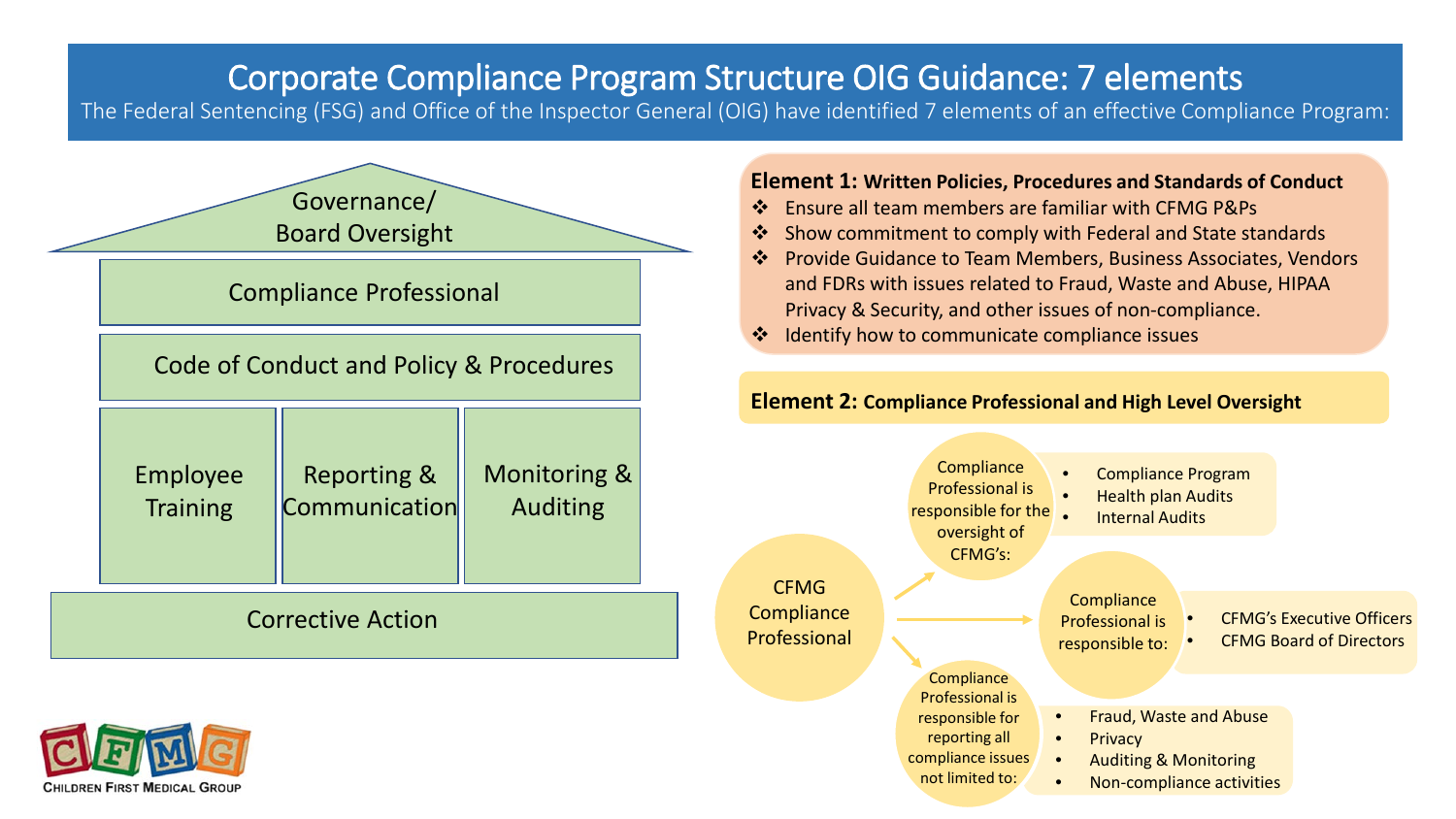#### Corporate Compliance Program Structure OIG Guidance: 7 elements

The Federal Sentencing (FSG) and Office of the Inspector General (OIG) have identified 7 elements of an effective Compliance Program:

#### Element 3: Effective Training and Education

CFMG must be able to demonstrate that their employees have fulfilled these training requirements. Examples of proof of training may include copies of sign-in sheets and electronic certifications from the employees taking and completing the training.

#### Element 4: Effective Lines of Communication

CFMG must establish effective lines of communication, ensuring confidentiality between the compliance professional, members of the compliance committee, CFMG employees, managers and governing bodies. Such lines of communication must be accessible to all and allow compliance issues to be reported, to include a method of anonymous reporting.

#### Element 5: Corrective Action

CFMG is committed to conducting its operations in compliance with all applicable laws, regulations, and rules. As a part of this commitment, CFMG conducts regulatory sanction and exclusion screening of employees, temporary employees, consultants, volunteers, governing body members prior to start date and monthly thereafter to ensure that none of these persons or entities are excluded or become excluded from participation in Federal or State Programs. This sanction screening includes validating the Office of the Inspector General (OIG), System of Award Management (SAM) and the Medi-Cal Suspended and Ineligible List.

#### Element 6: Monitoring, Auditing, and Identification of Compliance Risks

- $\cdot$  Internal monitoring activities are regular reviews that confirm ongoing compliance and ensure that corrective actions are undertaken.
- Internal Auditing is a formal review of compliance with a particular set of standard procedures that are used as a base measure.

#### Element 7: Prompt Responses to Compliance Issues

- $\cdot$  Compliance will review and report on a quarterly basis any compliance issues to the Board.
- Compliance will notify the proper regulatory agencies when needed

![](_page_6_Picture_14.jpeg)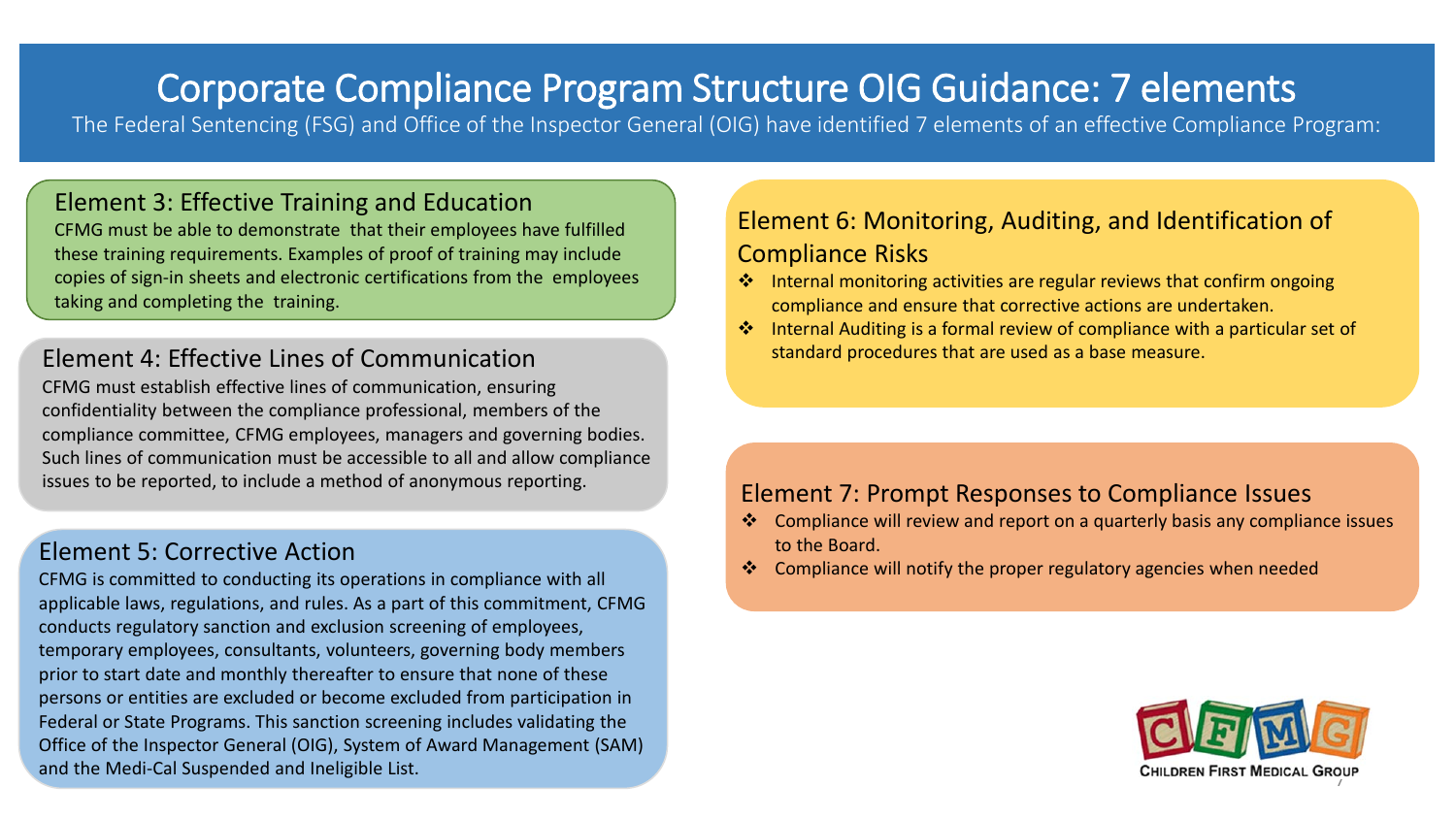# Fraud, Waste and Abuse: Detection, Prevention and Correction

![](_page_7_Picture_1.jpeg)

![](_page_7_Picture_2.jpeg)

#### **What is Fraud?**

• The intentional (knowing and willful intent) misrepresentation of data or facts for financial gain. It occurs when a person knows or should know that something is false and knowingly deceives someone for monetary gain.

#### **Some examples are:**

- Billing for services not furnished or provided
- Soliciting, offering, or receiving a kickback, bribe or rebates
- Offering beneficiaries, a cash payment or other incentives to enroll in the plan
- Intentionally and repeatedly billing at a higher rate, or unbundling claims
- Collecting higher co-pays than specified
- Using someone else's Member ID to receive services
- Medical identity theft
- Eligibility (member state they live in a service area; misstatement of income)
- Drug seeking behavior (Doctor shopping; selling medications)
- Billing for prescriptions that are never picked up
- Additional dispensing fees for split prescriptions when the entire prescription cannot be filled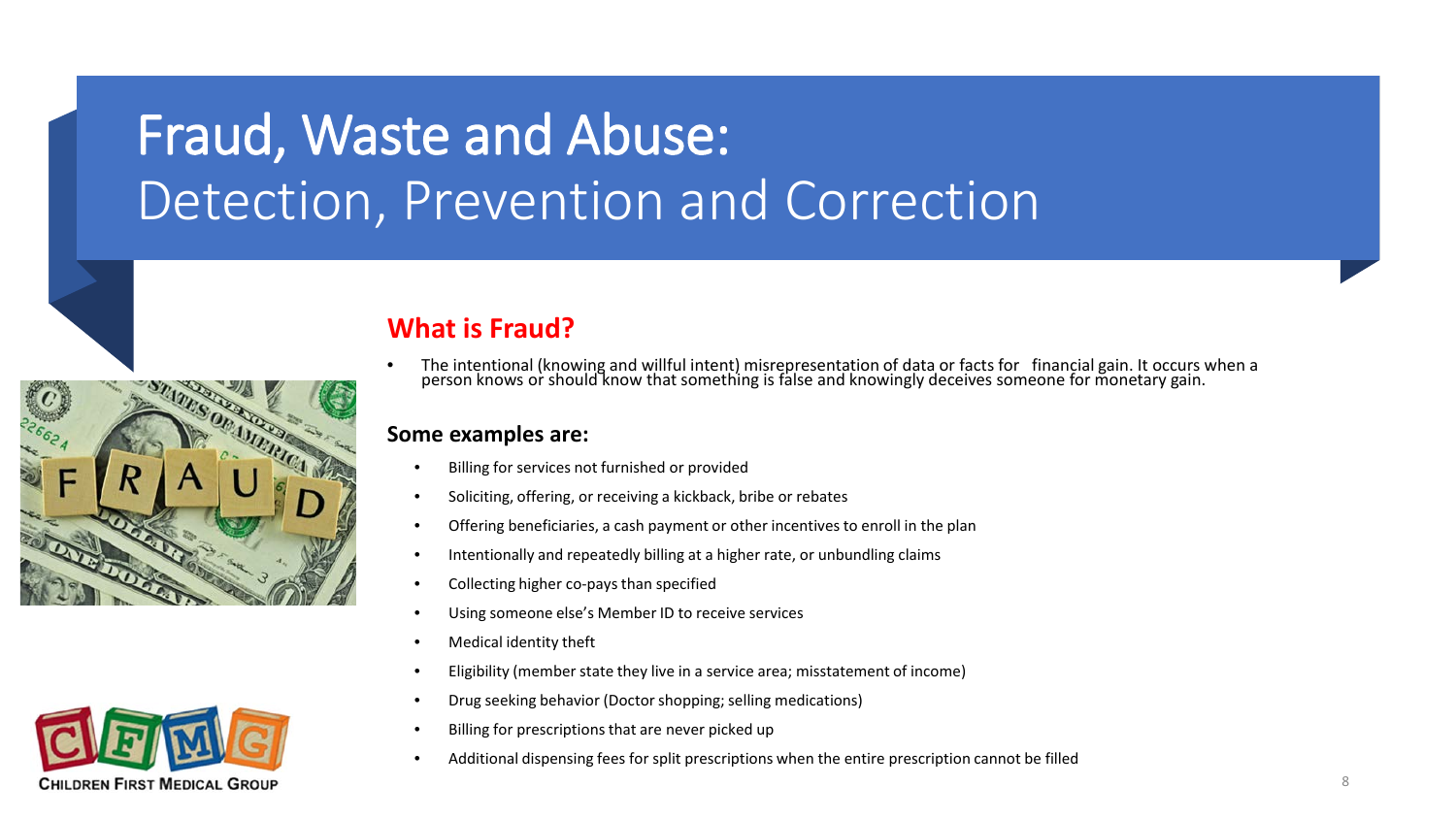# Fraud, Waste and Abuse: Detection, Prevention and Correction

![](_page_8_Picture_1.jpeg)

• The overutilization of services that results in unnecessary costs. Waste is generally not considered to be caused by criminally negligent actions but rather a misuse of resources.

• It is the extravagant, careless or needless expenditure of healthcare benefits and/or services, which results in unnecessary costs. Waste is considered a misuse of resources.

#### **Some examples are:**

- Providing medically unnecessary services, such as additional tests or procedures; and
- Failure to provide medically necessary services
- Performing unnecessary services for a member

![](_page_8_Picture_8.jpeg)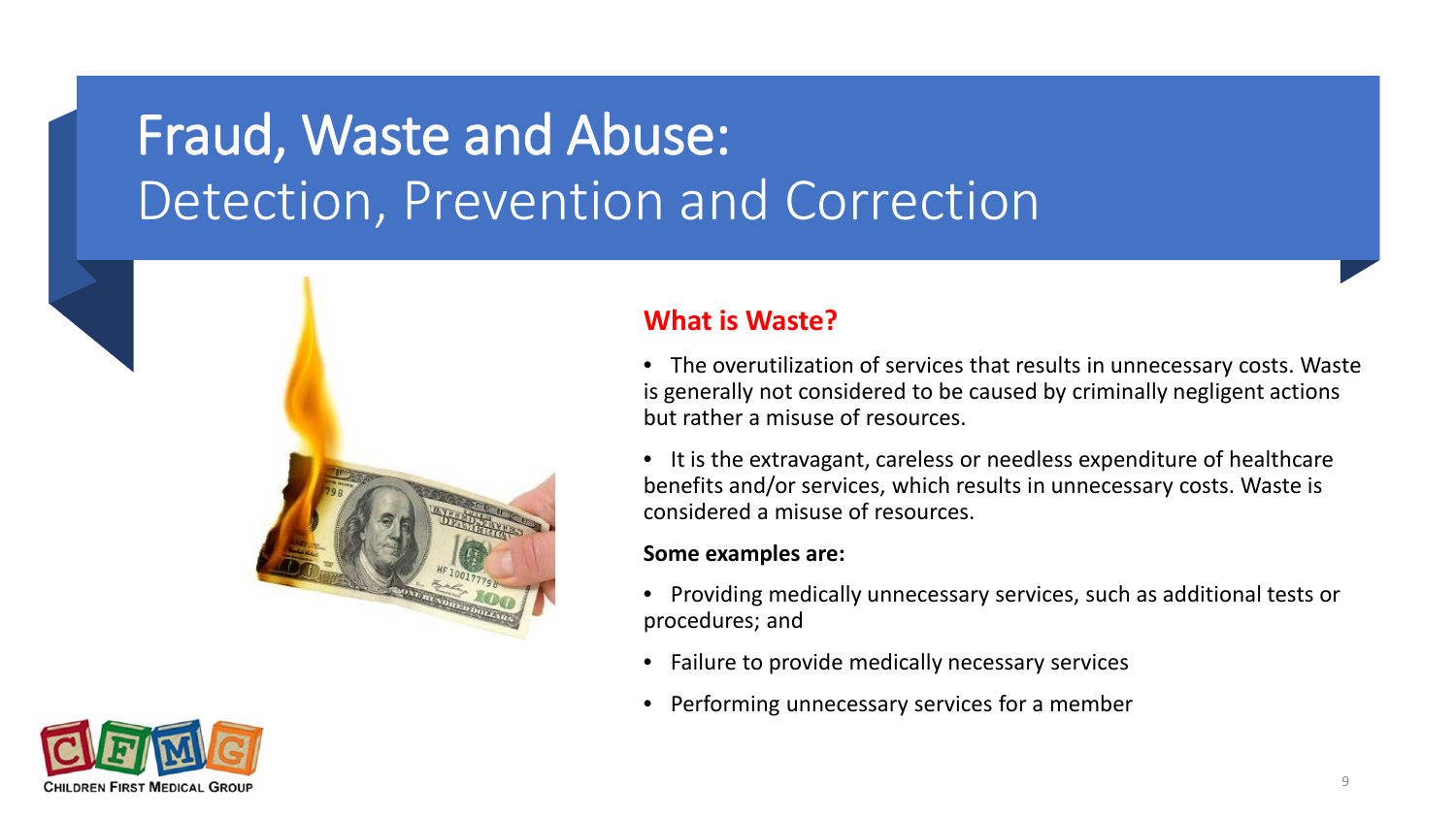# Fraud, Waste and Abuse: Detection, Prevention and Correction

![](_page_9_Picture_1.jpeg)

![](_page_9_Picture_2.jpeg)

#### **What is Abuse:**

- Includes actions that may, directly or indirectly, result in unnecessary costs, improper payment, payment for services that fail to meet professionally recognized standards of care, or services that are medically unnecessary.
- Abuse involves payment for items or services when there is no<br>legal entitlement to that payment and the provider has not knowingly and/or intentionally misrepresented facts to obtain payment

#### **Some examples are:**

- Re-ordering the same lab tests because the report could not be found in the chart
- Providing services that do not meet professionally recognized standards
- Inadvertently and consistently using the incorrect billing code on a claim
- Failure to effect timely disenrollment of a beneficiary from systems
- Hospital billing issues, e.g. incorrect billing practices
- Overprescribing narcotics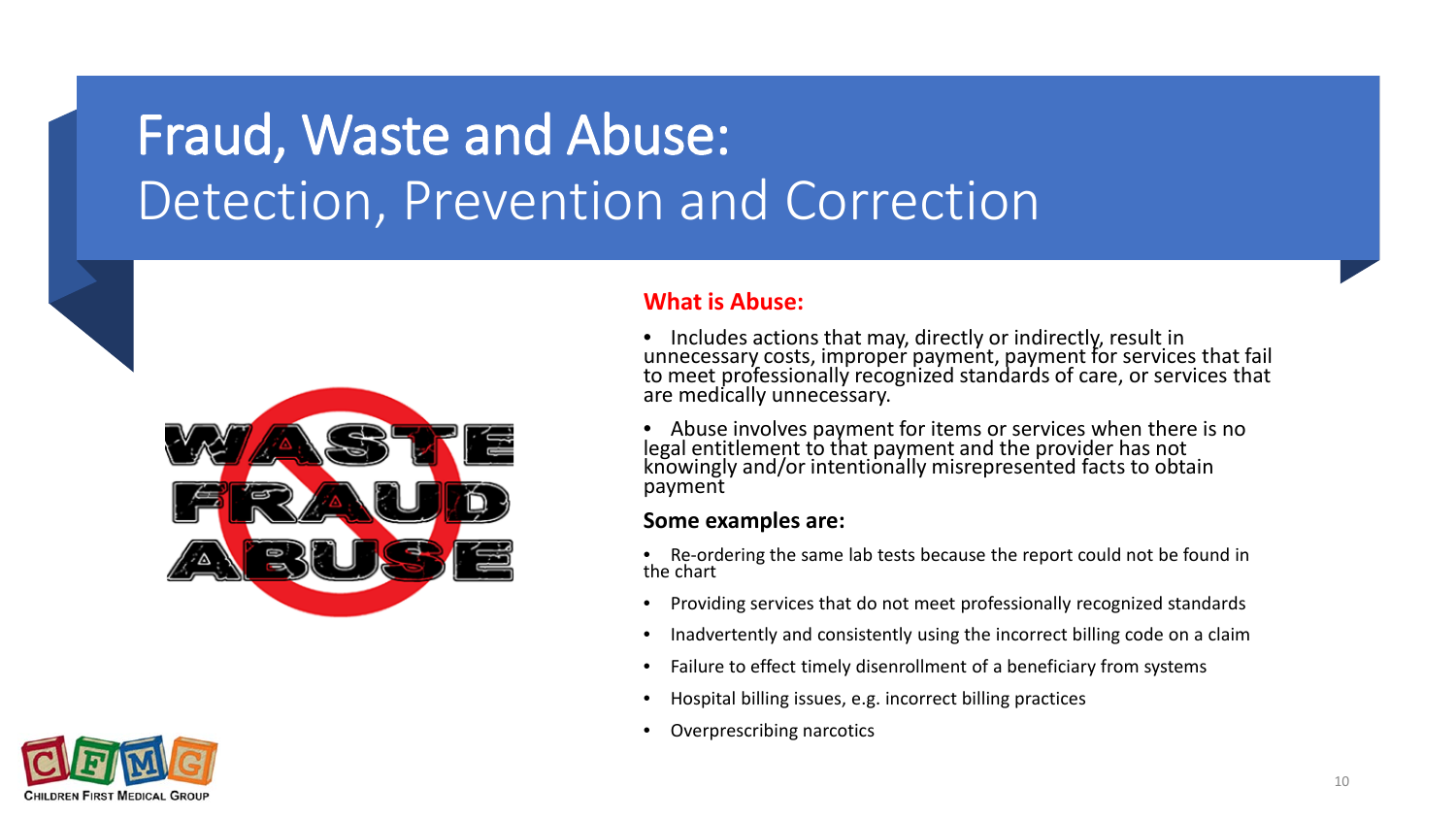# Federal Healthcare Fraud Laws

#### **California:**

- Recovered hundreds of millions of dollars
- Liable for up to three times the amount of money fraudulently obtained
- Whistleblower protection

#### **Federal**

- Imposes liability on individuals or entities who defraud governmental programs
- Whistleblower protection
- 2014: 89% of all False Claim actions were initiated by whistleblowers
- 2014: 5.7 billion dollars recovered

#### **Anti-Kickback Statute**

- Knowingly or willfully soliciting, receiving, offering or paying for referrals for services (e.g. kickback, bribe, or rebate)
- Violations are punishable by a fine of up to \$25,000; imprisonment for up to 5 years; or both.

#### **False Claims Act (FCA) Stark Statute Anti-Kickback Statute Manuscript Stark Statute Damages and <b>F Penalties**

- Prohibits a physician from referring patients for designated health services to an entity with which the physician (or member of his or her family) has a financial relationship, unless an exception applies
- Prohibits the designated health services entity from submitting claims for those services resulting from a prohibited referral
- A penalty of up to \$15,000 may be imposed for each service provided; may also be up to a \$100,000 fine for entering into an unlawful arrangement

![](_page_10_Picture_18.jpeg)

**Civil Monetary Penalty: Penalty range from \$5,000 and \$11,000 for each false claim and damages may be tripled.**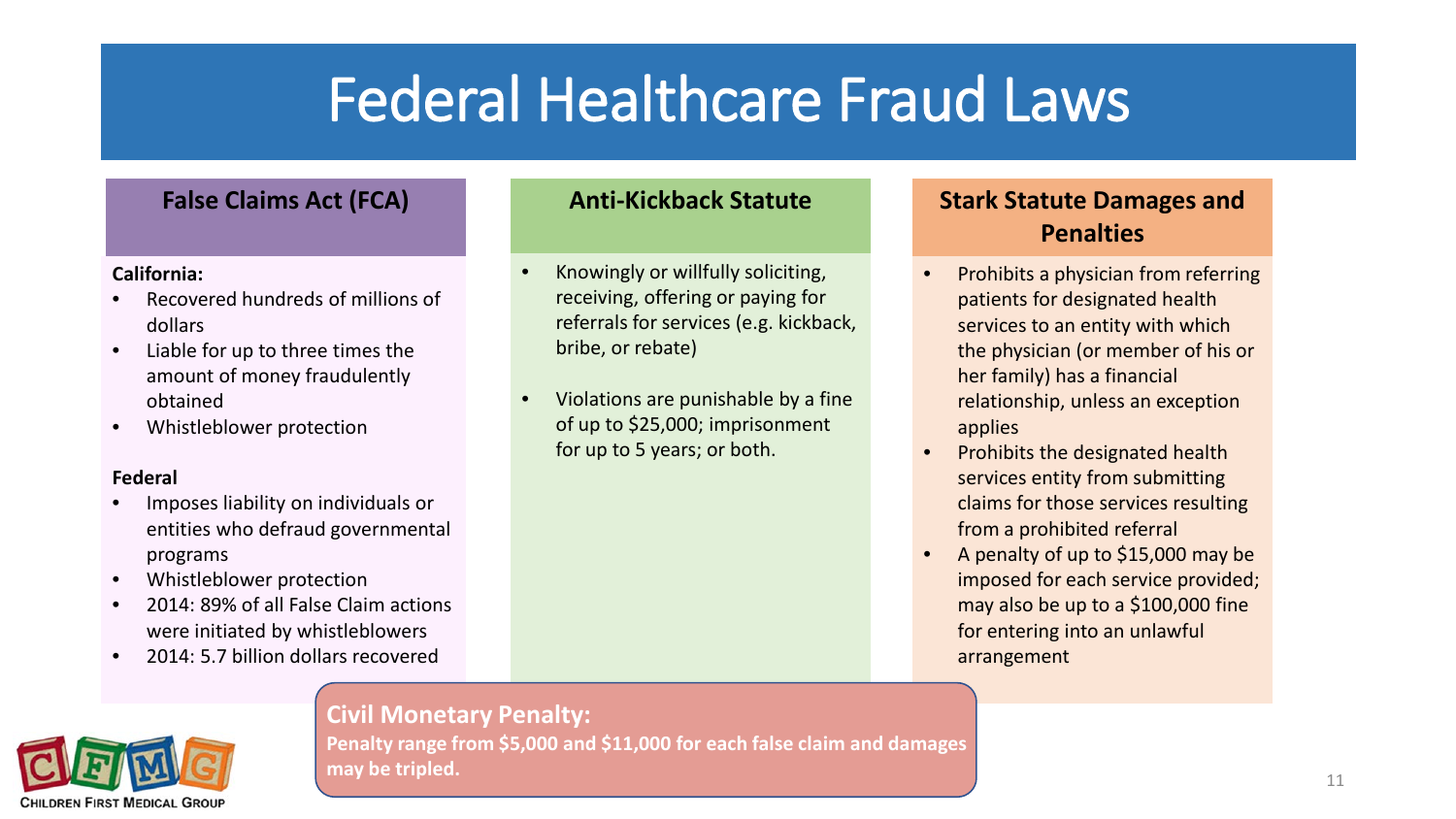# HIPAA/Privacy Security

#### **Health Insurance Portability and Accountability Act of 1996 (HIPAA)**

**Creates greater access to health care insurance, protection of privacy of health care data, and promotes standardization and efficiency in the health care industry.**

> **Provides safeguards to prevent unauthorized access, use, or disclosure of protected health care information.**

**Suspected HIPAA incidents must be reported within 24 hours**

![](_page_11_Picture_5.jpeg)

**As an entity who has access to protected health care information of our members, you are responsible for complying with the HIPAA guidelines.**

![](_page_11_Picture_7.jpeg)

**Violations may result in civil monetary penalties. In some cases criminal penalties may apply.**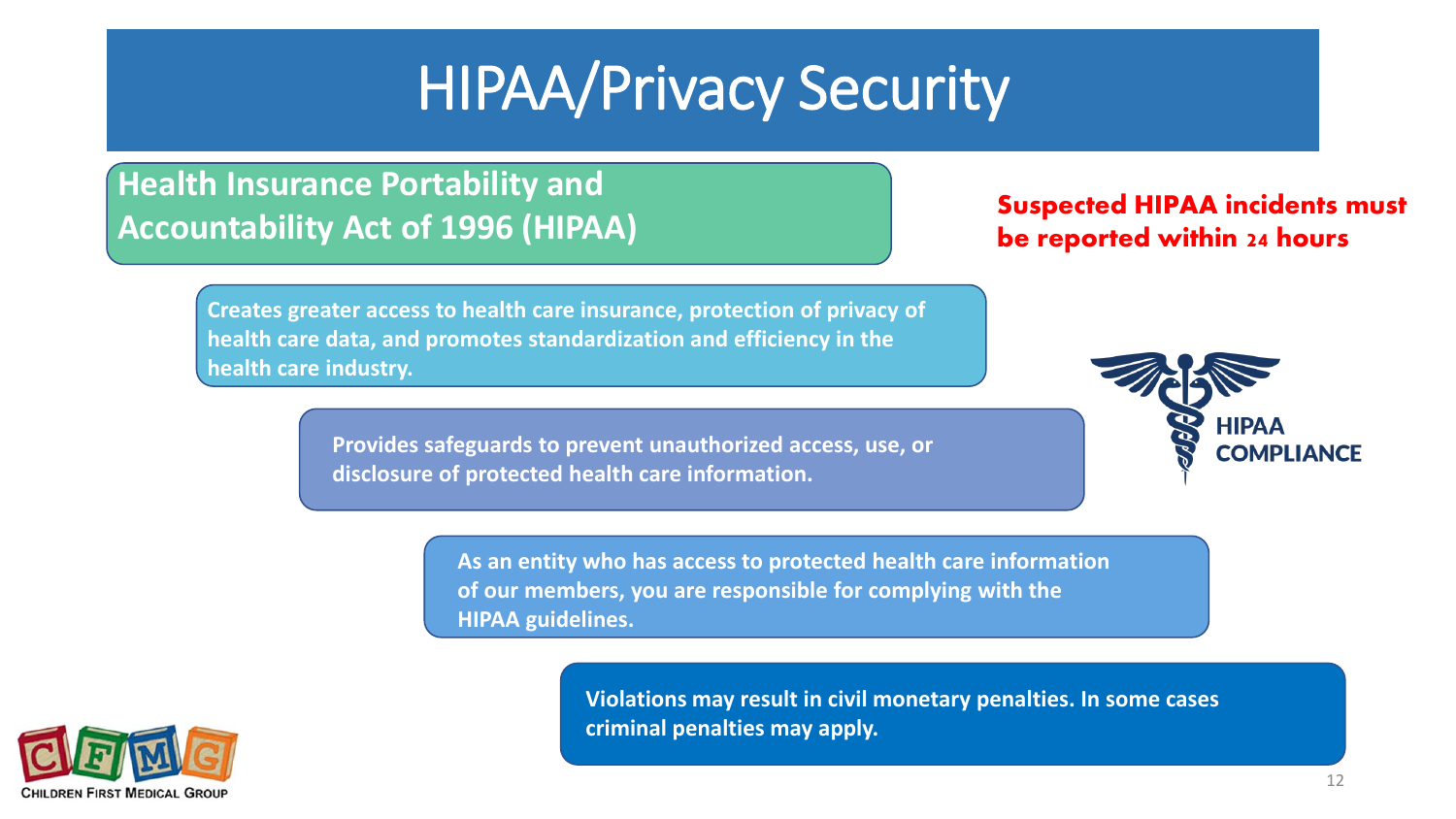# Treatment, Payment and Operations

**The law only allows disclosure of PHI under the following categories:** 

![](_page_12_Figure_2.jpeg)

![](_page_12_Picture_3.jpeg)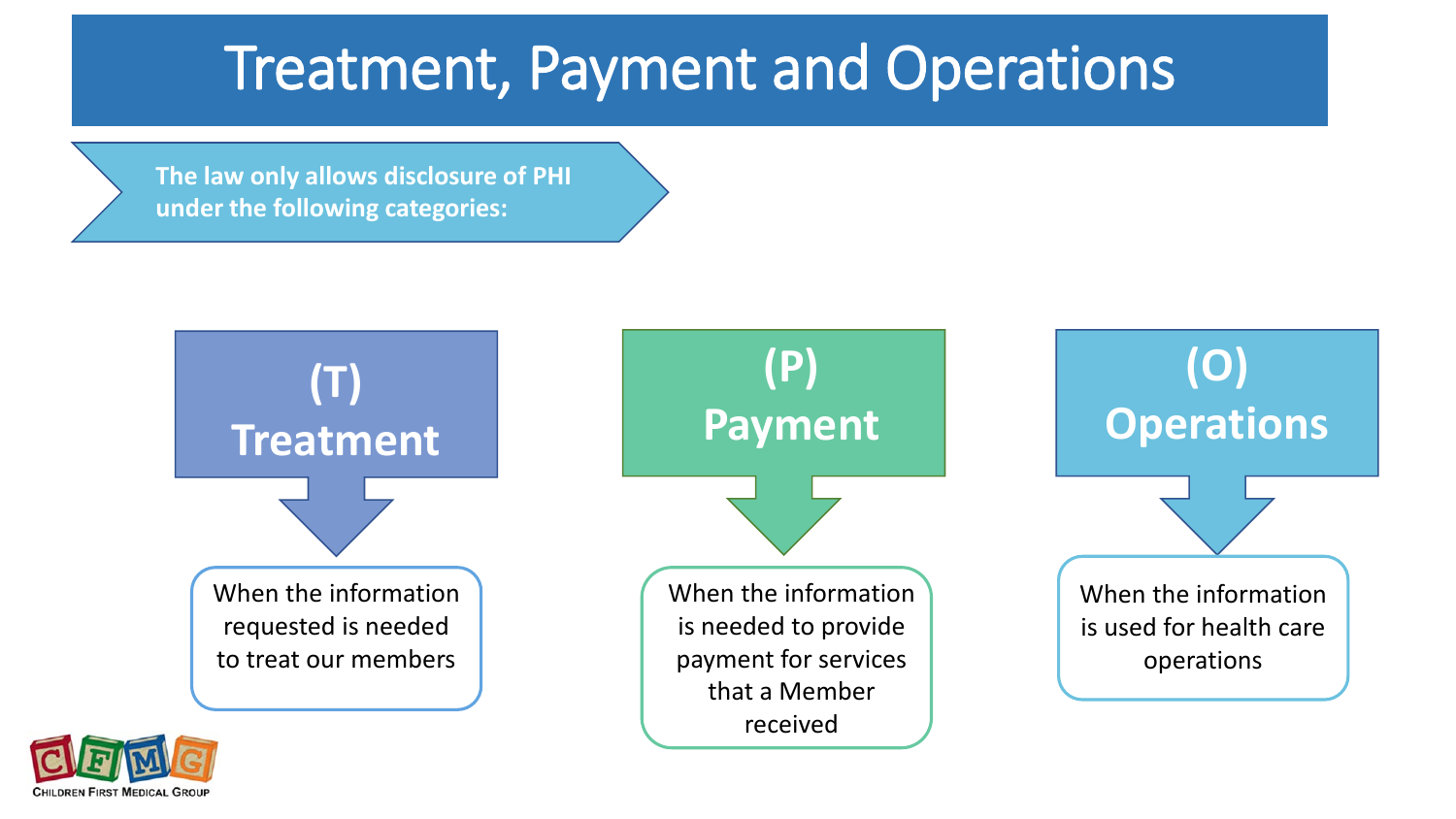# HIPAA/Privacy Security/HITECH

- Requires that healthcare entities take specific steps to ensure that member protected health care information (PHI) is not viewed by anyone without "a business need to know," is not stolen, lost or accidentally destroyed.
- Requires that Members be provided with rights over the use and disclosure of their own PHI
- HIPAA/HITECH Safeguards information that is stored or transmitted electronically such as ePHI. The Act was created to motivate the implementation of electronic health records (EHR).
- HIPAA Privacy Rule covers certain health information in any form.

#### **Protected Health Information (PHI)**

- Individually identifiable health information that relates to a Member's past, present, or future physical or mental health or condition, including the provision of his/her health care, or payment for that care (such as claims, enrollment and disenrollment)
- A breach of PHI means the impermissible access, use or disclosure of PHI which compromises the security or privacy of the PHI

#### **Personally Identifiable Information (PII)**

• Information that either identifies the Member or there is a reasonable basis to believe that the information can be used to identify the Member, such as name, date of birth, address, or Social Security Number. Other personal identifiers include, but are not limited to, CFMG ID numbers, Medi-Cal ID numbers phone numbers, e-mail addresses, photographic images, financial information, such as transaction receipts, bank account or credit card numbers.

#### **Minimum Necessary**

• All reasonable efforts should be made to access, use, disclose and request only the minimum amount of PHI needed to accomplish the intended purpose of the access, use, disclosure or request.

![](_page_13_Picture_12.jpeg)

![](_page_13_Picture_13.jpeg)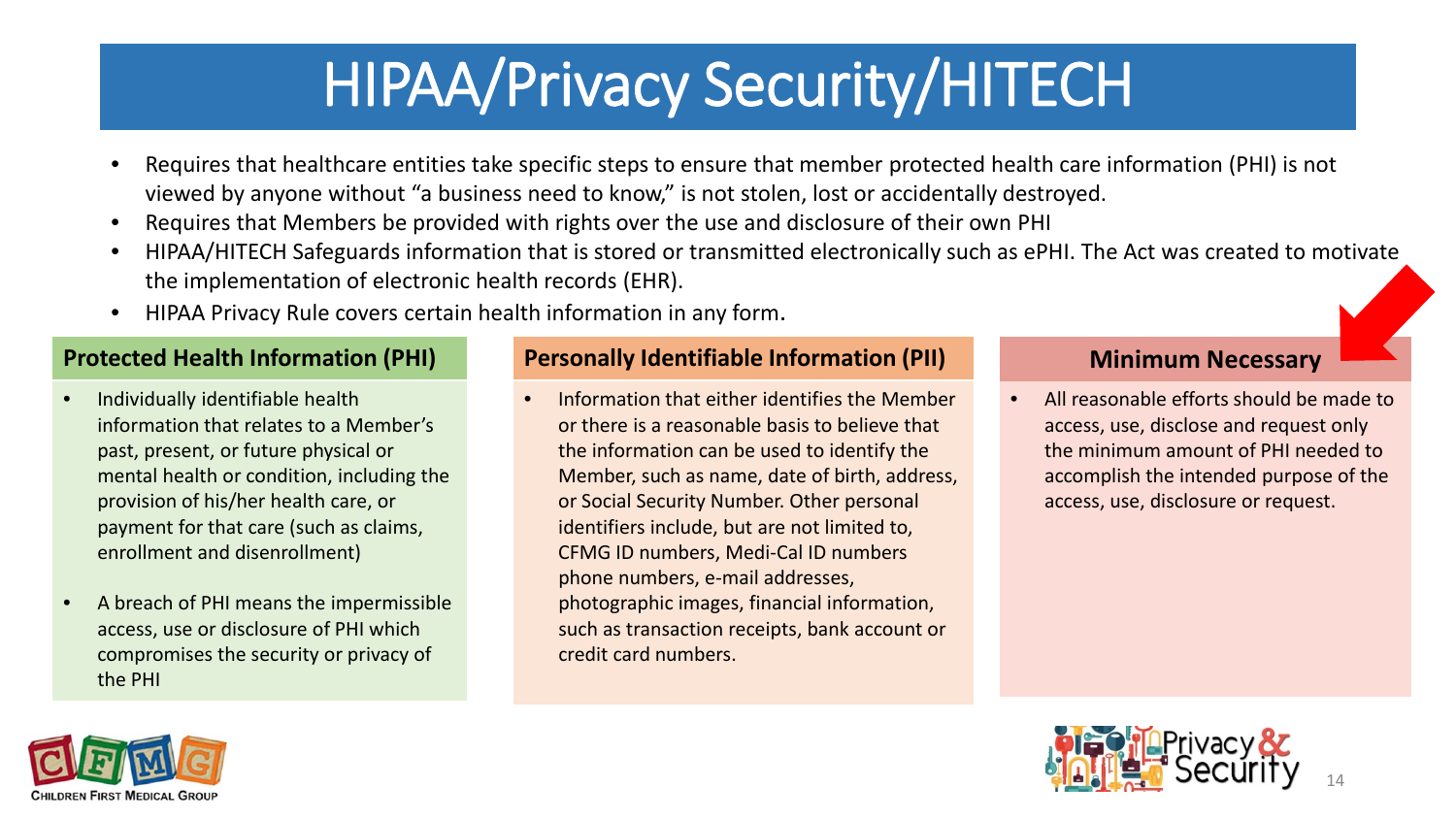![](_page_14_Picture_0.jpeg)

#### **Chapter 21 50.7.1**

**When serious noncompliance or waste occurs, you are strongly encouraged to refer the matter to CMS.**

![](_page_14_Picture_3.jpeg)

#### Reporting Fraud, Waste and Abuse

\*Every Team Member has the right and responsibility to report suspected Fraud, Waste and Abuse and any other suspected Compliance Violations.

\*Not reporting fraud or suspected fraud can make you a part of a case by allowing it to continue.

\*You may report anonymously 24 hours a day.

\*Suspected HIPAA incidences must be reported within 24 hours \*Retaliations are *prohibited* when you report a concern in good faith.

#### Consequences of Non-Compliance

\*Staff that fails to report potential Fraud, Waste & Abuse or other Compliance violations in a timely manner will be subject to disciplinary action up to and including summary termination. \*Noncompliance or Fraud, Waste, & Abuse committed by employee will be logged and a corrective action plan will be put in place if appropriate. Should the corrective action plan not be implemented by the employee, it will result in further disciplinary actions and/or leading up to termination.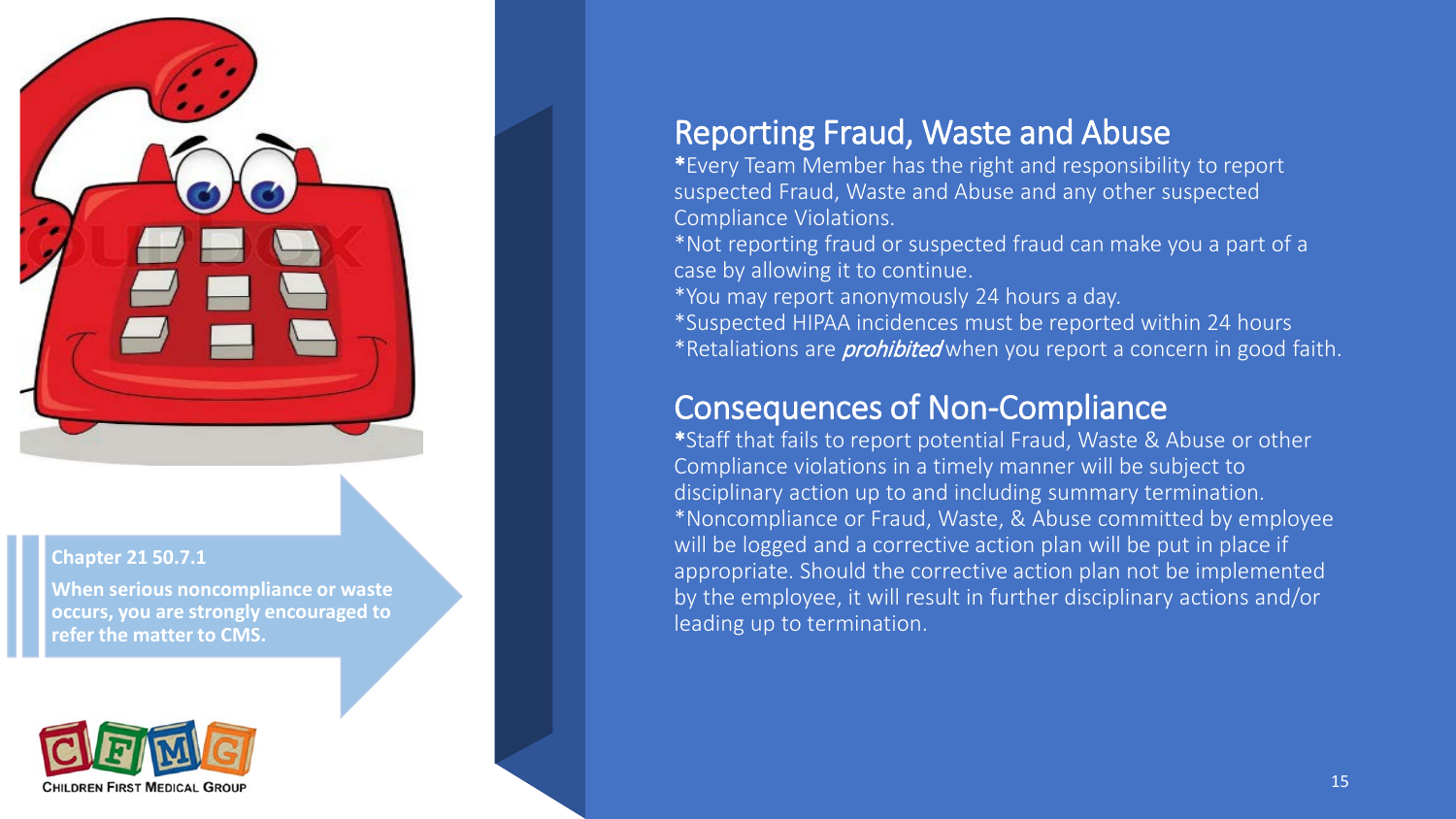### Common PHI Breaches

![](_page_15_Picture_1.jpeg)

![](_page_15_Picture_2.jpeg)

| <b>Unauthorized access</b>                                                              | Looking into<br>Family/Friends Accounts                                    | <b>Viewing Member</b><br>information without a<br>"business need to know"-<br><b>Misdirected documents</b> | Sending documents to an<br>incorrect fax number -<br>Always confirm the fax<br>number                                |
|-----------------------------------------------------------------------------------------|----------------------------------------------------------------------------|------------------------------------------------------------------------------------------------------------|----------------------------------------------------------------------------------------------------------------------|
| Mailing/handing<br>documents by mistake to<br>the wrong Member -<br>Always Double Check | -Unauthorized verbal<br>disclosure                                         | Phone                                                                                                      | <b>Voicemail</b>                                                                                                     |
| In person - Use<br>discretion near others<br>who are in proximity and<br>may overhear   | Lost, missing or stolen<br>mobile devices that<br>contain unencrypted data | Phones, laptops, tablets                                                                                   | Improper disposal of<br>documentation,<br>computers or other<br>material (e.g. throwing<br>PHI in regular trash bin) |
|                                                                                         | <b>Unsecured E-Mail</b><br>containing Member<br>information                | Web access creating data<br>security risks (social<br>media)                                               |                                                                                                                      |

![](_page_15_Picture_4.jpeg)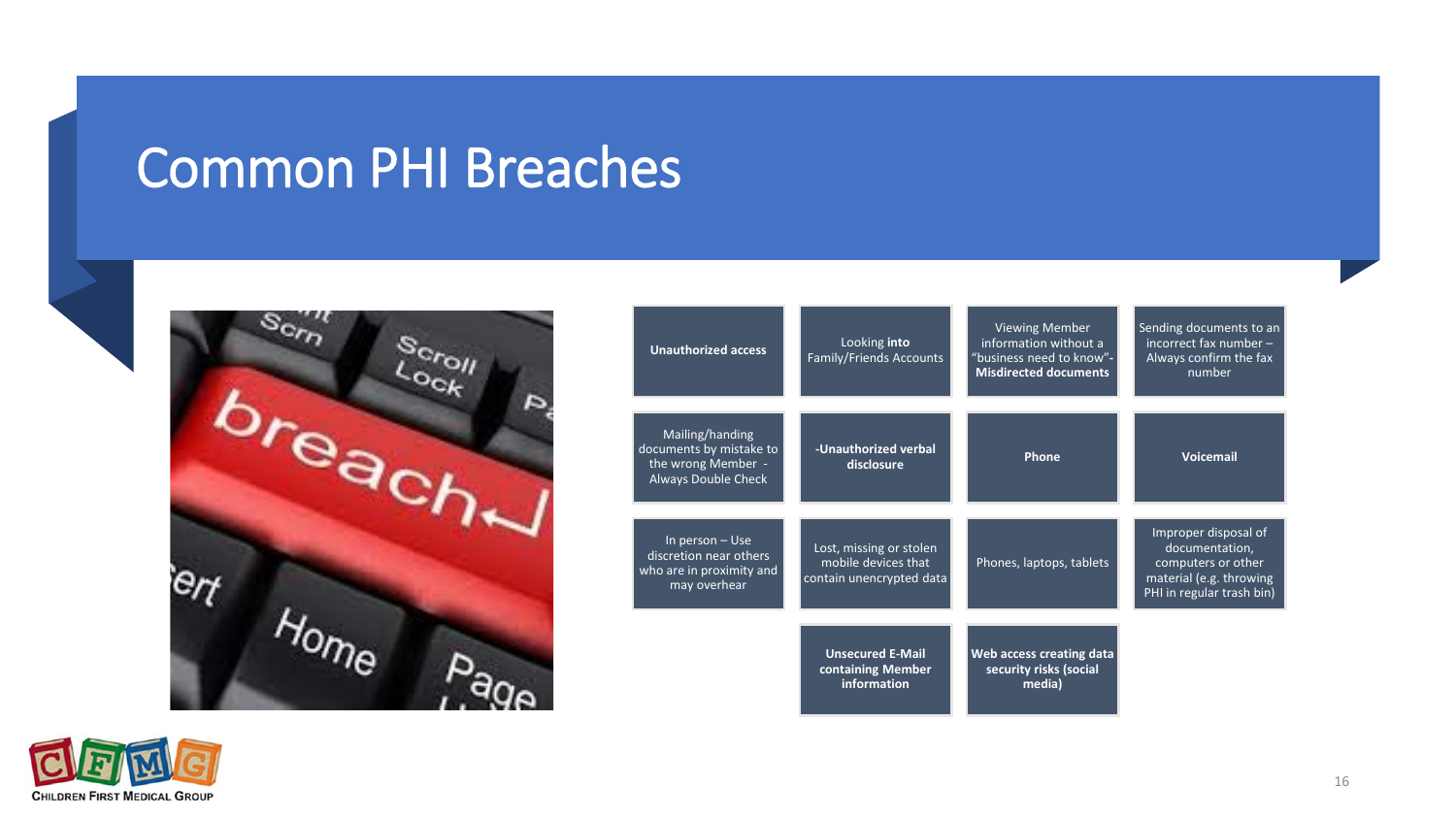# Privacy Training Tips

| <b>Discuss</b> | Never discuss PHI where you may be overheard                                                                                                                                                      |
|----------------|---------------------------------------------------------------------------------------------------------------------------------------------------------------------------------------------------|
| <b>Access</b>  | Access member PHI only when it pertains to your job                                                                                                                                               |
| <b>Use</b>     | Use the designated shredder bin to destroy PHI                                                                                                                                                    |
| Confirm        | Confirm phone number and fax numbers prior to use                                                                                                                                                 |
| Confirm        | Confirm you are speaking with the member or authorized representative before<br>discussing PHI by requesting multiple patient identifiers to authenticate the<br>individual you are speaking with |
| Lock           | Lock your computer when leaving your work area and lock any PHI in your<br>drawers                                                                                                                |

![](_page_16_Picture_2.jpeg)

![](_page_16_Picture_3.jpeg)

![](_page_16_Picture_4.jpeg)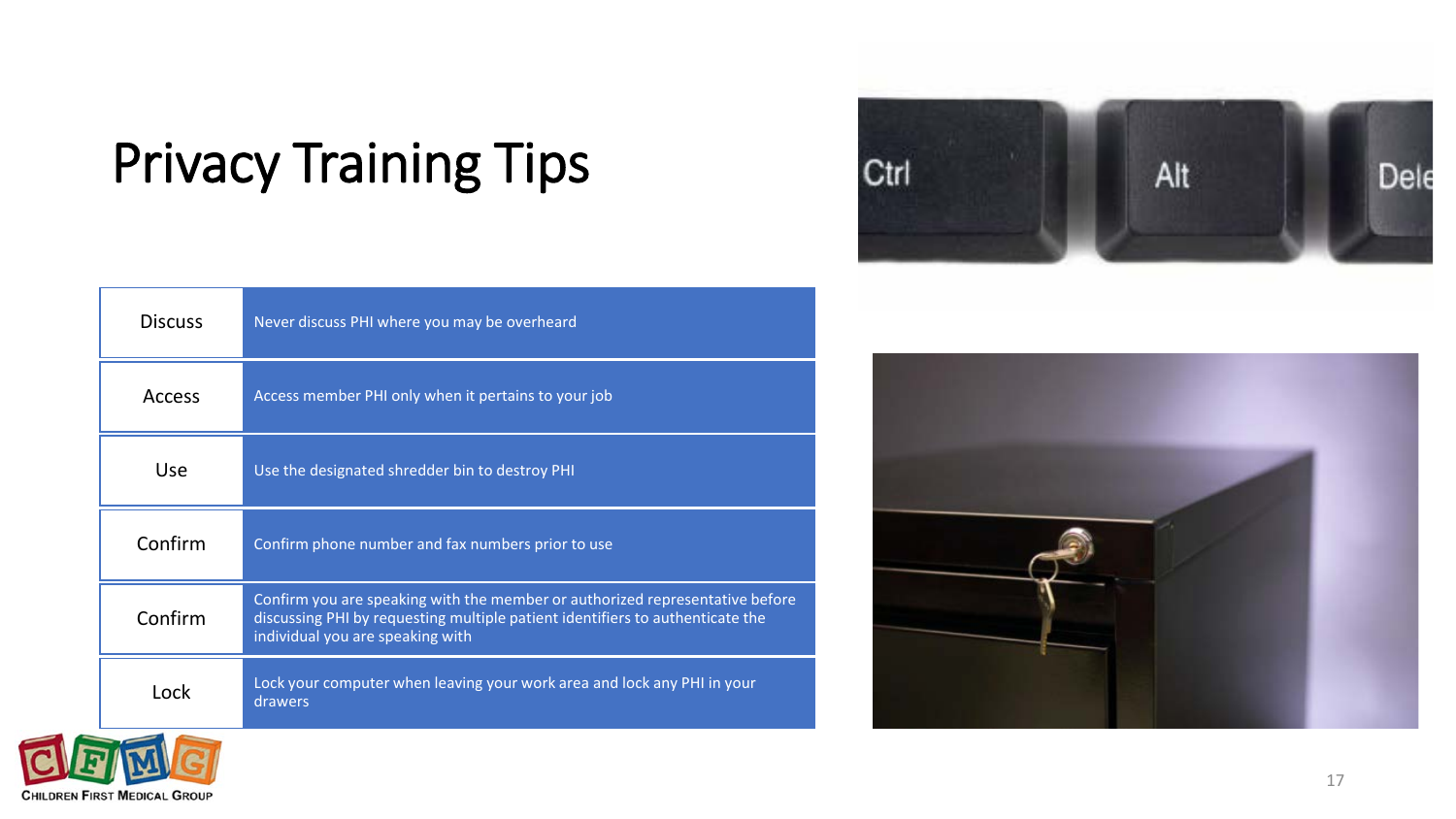# Privacy Training Tips for the General Medical Setting

![](_page_17_Figure_1.jpeg)

Every staff member in the office should be appraised of HIPAA standards and held accountable

Do not discuss sensitive issues when the patient is standing in the reception window and

within earshot of those in the waiting room

Use a patient sign-in system that allows the reception staff to remove or obstruct the name after sign-in

When retrieving a

patient from the waiting room for their appointment, use only their first name

Always err on the side of caution

![](_page_17_Figure_11.jpeg)

When placing charts for the physician, position in such a way that the patient names are not visible

Offices should have a partition system/window so that those in the waiting area cannot hear business conducted by staff members

 $\geq 2J$ 

When leaving appointment reminder phone calls to patient, exercise caution to leave PHI in your message

![](_page_17_Picture_16.jpeg)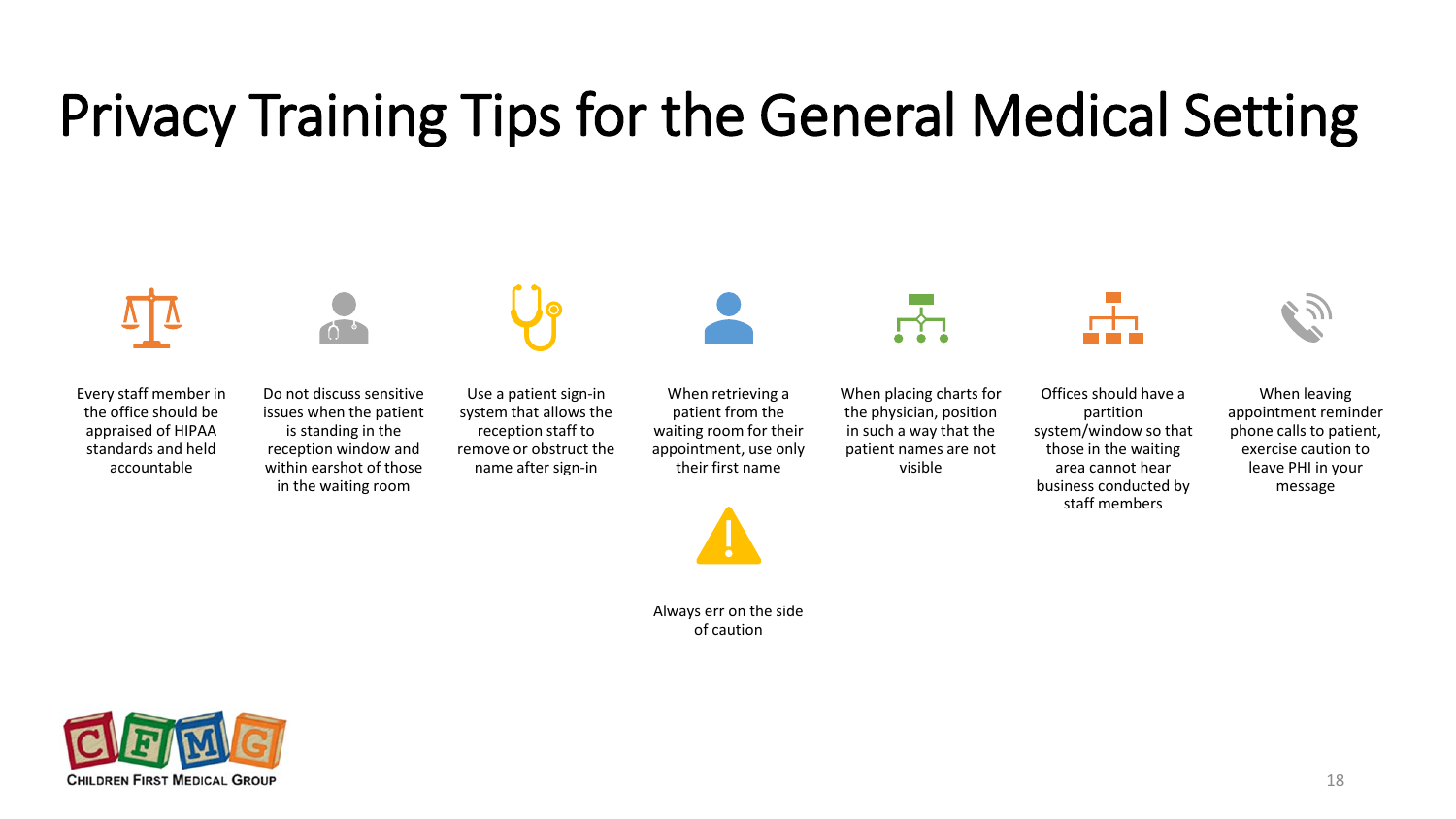# **Security Training Tips**

- Assure that office staff use a secure method for sending SECURE emails. Related to any external electronic transmittal of ePHI
- Assure that the office server is in a secure area
- Paper based PHI should always be kept in a secure area
- Change your password/s often
- Do not leave your password/log-in information in or around the office area
- Password sharing is prohibited
- When walking away from your desk always lock your computer: Ctrl+Alt+Delete and turn any documents containing PHI facedown
- When leaving for the day, lock your workstation and any drawer that contains PHI, make sure all paper documents containing PHI are placed in the designated shredder bin

![](_page_18_Picture_9.jpeg)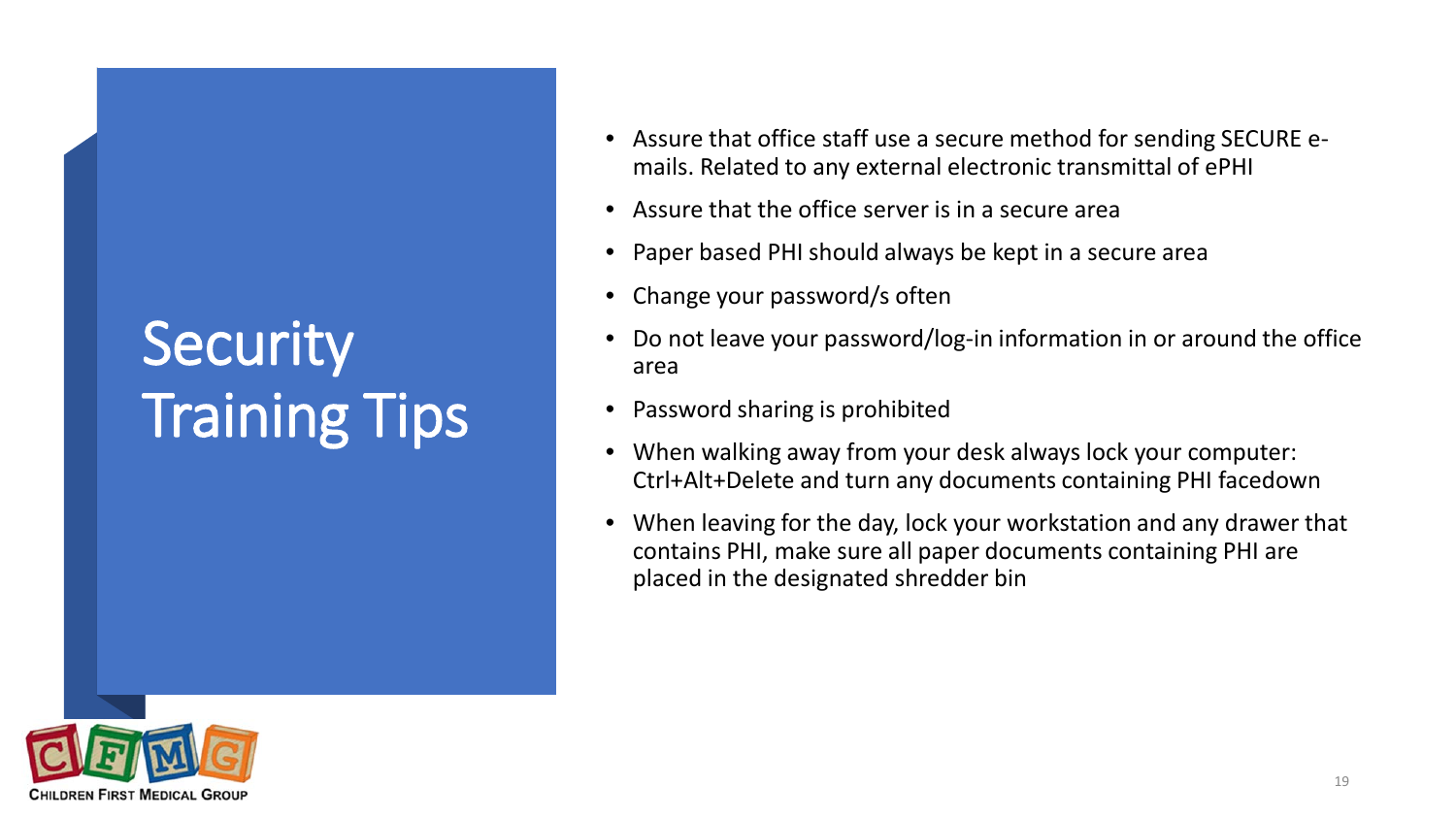# Ways to Report Compliance Concerns or for Compliance Questions

Reporting Suspected or detected non-compliance, FWA o Privacy Issues is your responsibility.

#### **Ways to report:**

| *Alameda Alliance for Health 855-747-2234 |                        |
|-------------------------------------------|------------------------|
| *Anthem Blue Cross                        | 888-231-5044           |
| *Medi-Cal                                 | 800-822-6222           |
| *Centers for Medicare &                   | 800-477-8477           |
| <b>Medicaid Service</b>                   |                        |
| *NBI Medic (pharmacy)                     | 877-7SA-FERX           |
| *CFMG                                     | 510-428-3885 ext. 4259 |
|                                           |                        |

- Reports can be anonymously
- Report Suspected Fraud, Waste and Abuse
- Report Suspected Privacy Issues/HIPAA Issues within 24 hours
- Reporting is available 24hours/7 days a week
- CFMG has a non-retaliation policy.

![](_page_19_Picture_9.jpeg)

![](_page_19_Picture_10.jpeg)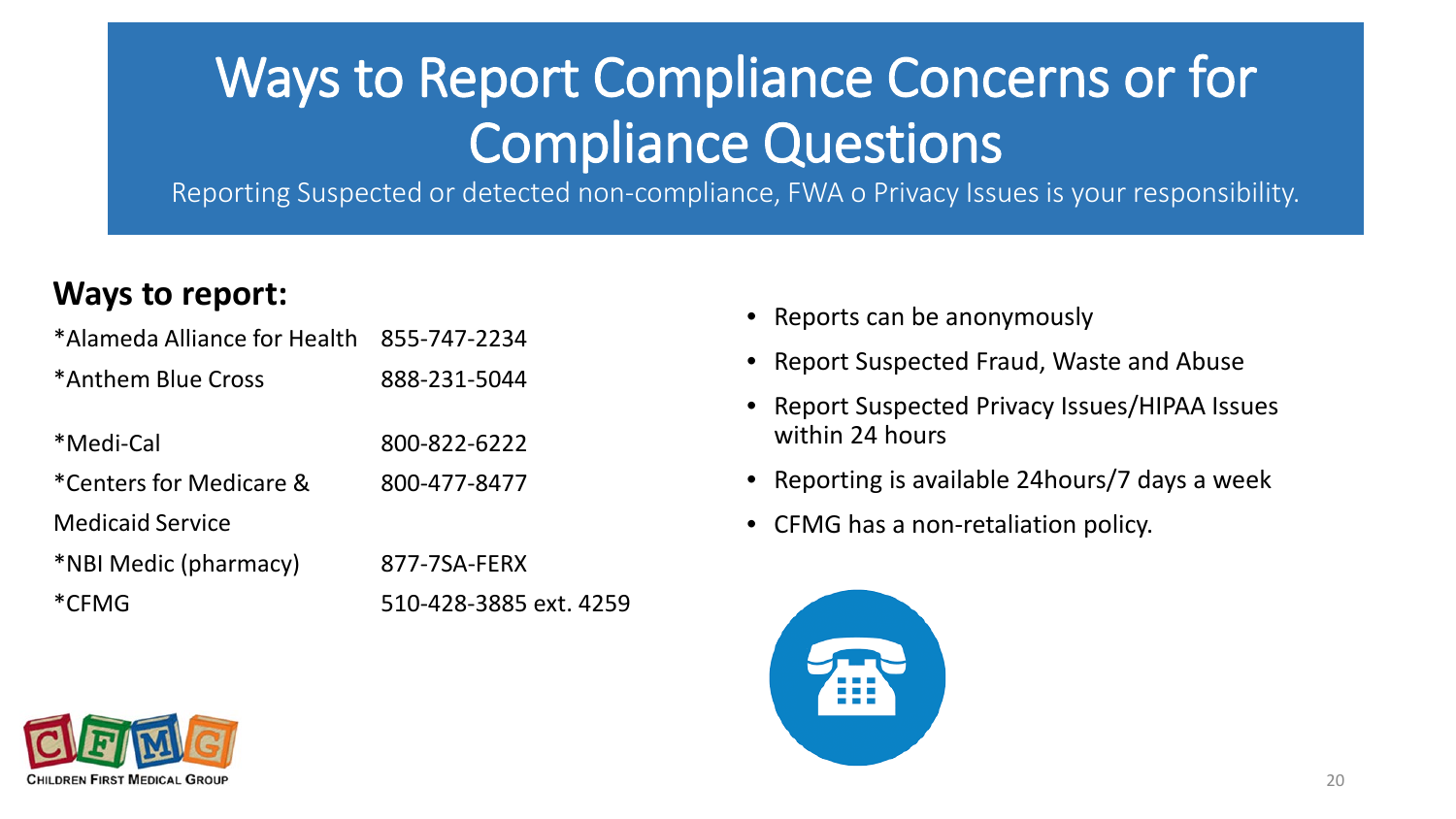**California** Children's **Services** (CCS)

- Members, ages 0-21 can receive care through California Children Services (CCS) for specific medically eligible conditions (see below). CCS financial eligibility is automatic with their Medi-Cal coverage.
- Providers who know that the member has a CCS-eligible condition and/or an open case should obtain authorization for services for that condition directly form CCS. CFMG will also refer cases, obtain authorization, and forward claims for payment on the basis of diagnosis or when an open case exists.
- If the condition is not CCS medically eligible or if CCS eligibility is uncertain, providers should follow the CFMG authorization procedures.
- CFMG Utilization Management staff will notify Health Plans of CCS referrals on a monthly basis per contractual agreement.

#### **Coordination of Care**

- Children with CCS-eligible conditions should still see their PCP for routine care, urgent care of non-eligible conditions, and for preventive care, including immunizations.
- CFMG relies on PCPs to coordinate services with CCS specialty providers. If the member is eligible for CCS services, CCS will provide medical case management for the specific CCS condition. In all cases, PCPs must continue to provide primary case management to the member.

![](_page_20_Picture_8.jpeg)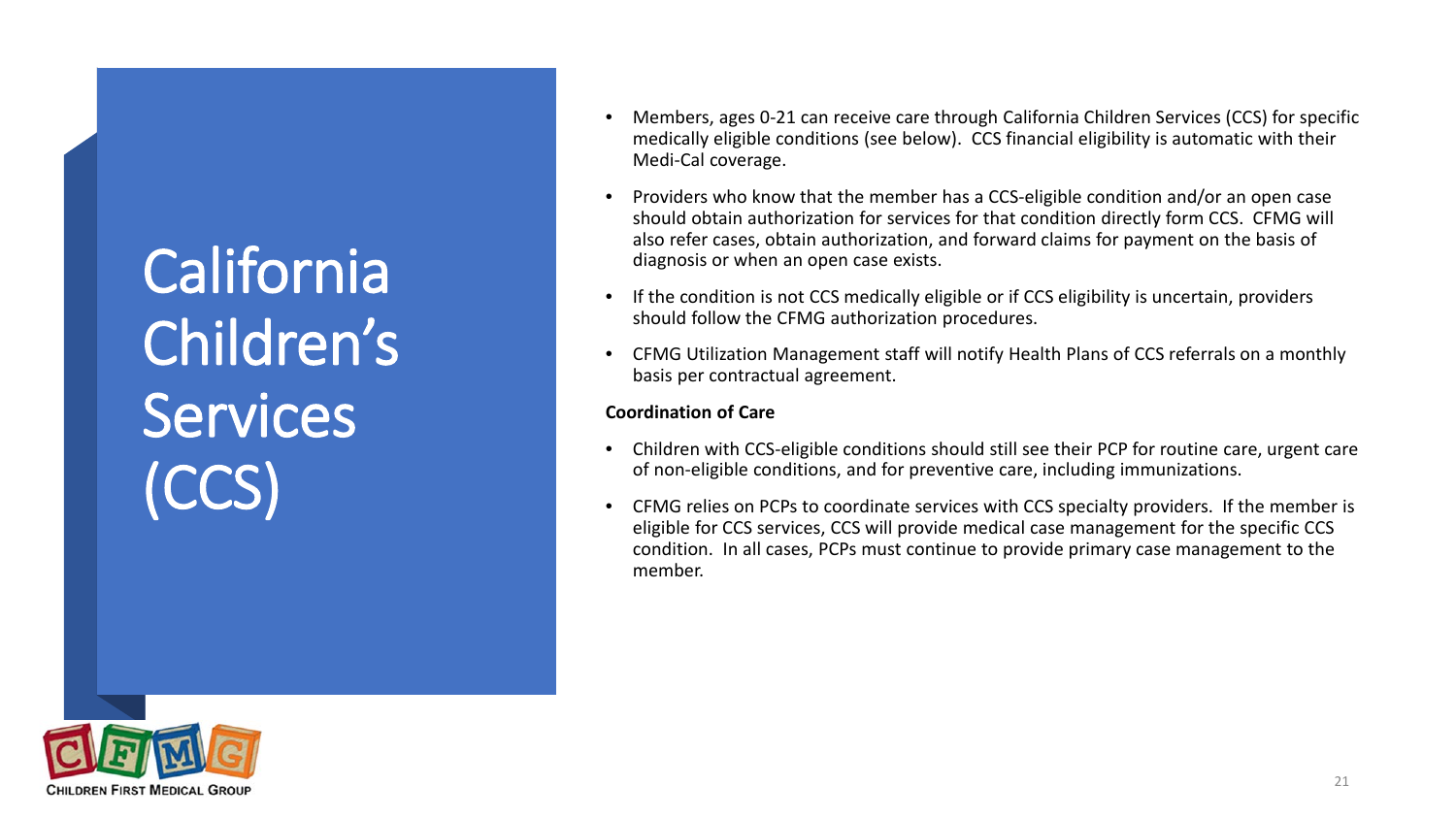#### **CFMG & Cultural & Linguistics**

Cultural competence within the healthcare system requires that care be given with an understanding of and respect for a member's health-related beliefs and cultural values and that it consider disease prevalence and treatment outcomes specific to different populations. It is the policy of Children First Medical Group (CFMG) to provide care, authorize services and care that considers the cultural and linguistic needs of its members.

#### **CFMG & Provider Education**

CFMG provides annual education including the Health Plan's Language Assistance Program (LAP) materials, to persons who have routine contact with Limited English Proficiency (LEP) members. The Group will educate contracted providers, provider staff, and Medical Group staff regarding their responsibilities through Provider Workshops, CFMG website, Provider Manual, reference guides, and newsletters. The Group also provides orientations for new providers , as well as ongoing in-services by Contracting and Provider Relations staff.

**Information for Language/interpreter services for AAH & ABX is available on the CFMG website, under the "Compliance" section**

![](_page_21_Picture_5.jpeg)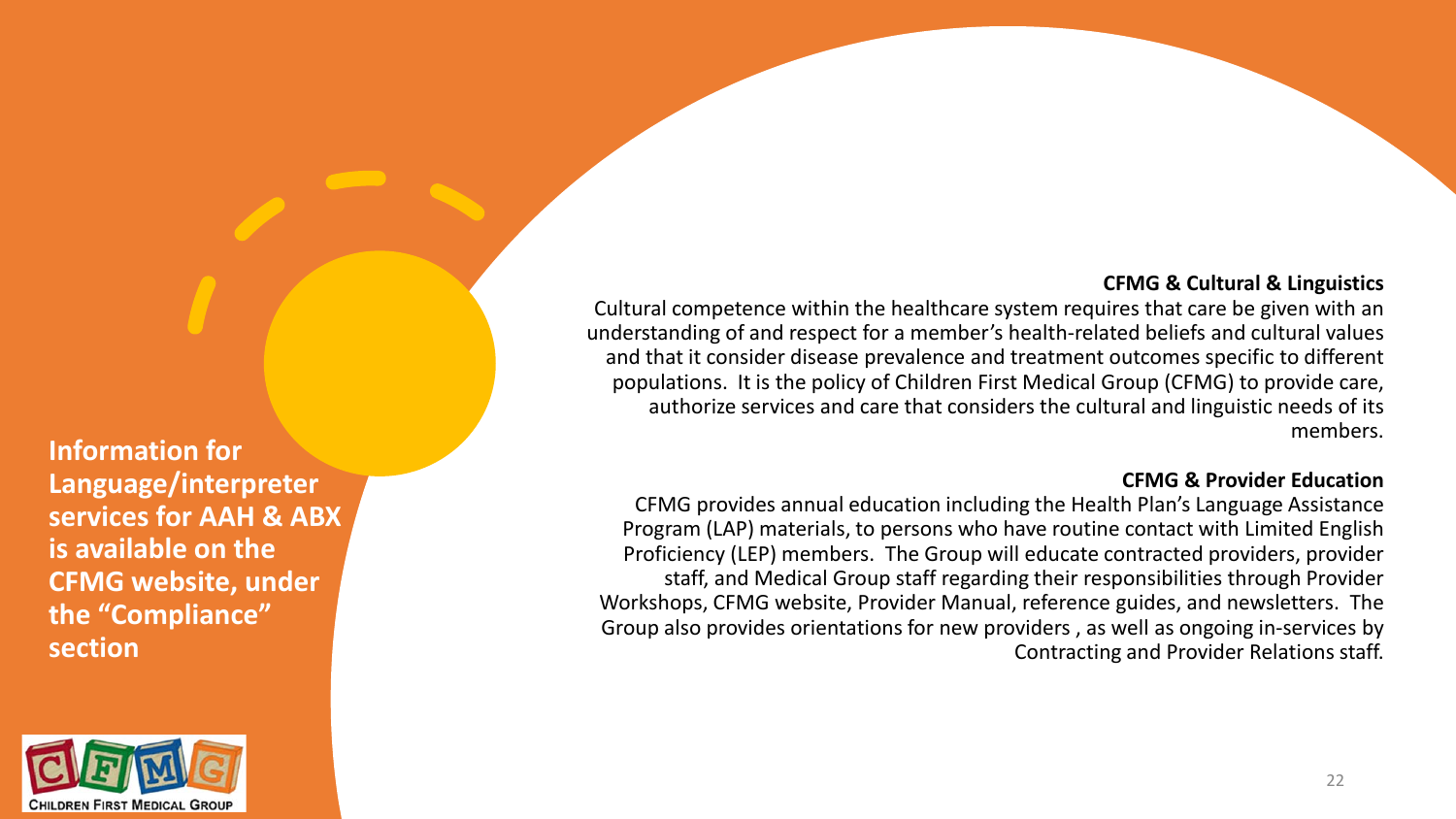#### *For additional resources or more information please see below.*

#### *Privacy:*

- U.S. Department of Health and Human Services: refer to HIPAA for Professionals [http://www.hhs.gov/hipaa/for-professionals/privacy/index.html](about:blank)
- California Department of Health Care Services: refer to FORMS, LAWS & PUBLICATIONS – PRIVACY & HIPAA [http://www/dhcs.ca.gov](about:blank)
- Department of Health Care Services Medi-Cal: refer to References Tab HIPAA [www.medi-cal.ca.gov](about:blank)

#### *Federal and State Sanction and Exclusions Lists*

- Office of Inspector General List of Excluded Individuals: [https://oig.hhs.gov/exclusions/exclusions\\_list.asp](about:blank)
- General Services Administrator System for Award Management: [www.sam.gov](about:blank)
- California Department of Health Care Services Medi-Cal Suspended and Ineligible Provider List: [http://files.medi-cal.ca.gov/pubsdoco/sandilanding.asp](about:blank)

#### *General Compliance Program*

- Office of Inspector General Measuring Compliance Program Effectiveness Resource Guide [http://oig/hhs.gov/compliance/101/files/hcca-OIG-Resource-Guide.pdf](about:blank)
- Centers for Medicare & Medicaid Services Provider Compliance Resources: [http://www.cms.gov/Outreach-and-Education/Medicare-Learning-Network-](about:blank)MLN/MLNProducts/ProviderCompliance.html

# Available Resources

![](_page_22_Picture_13.jpeg)